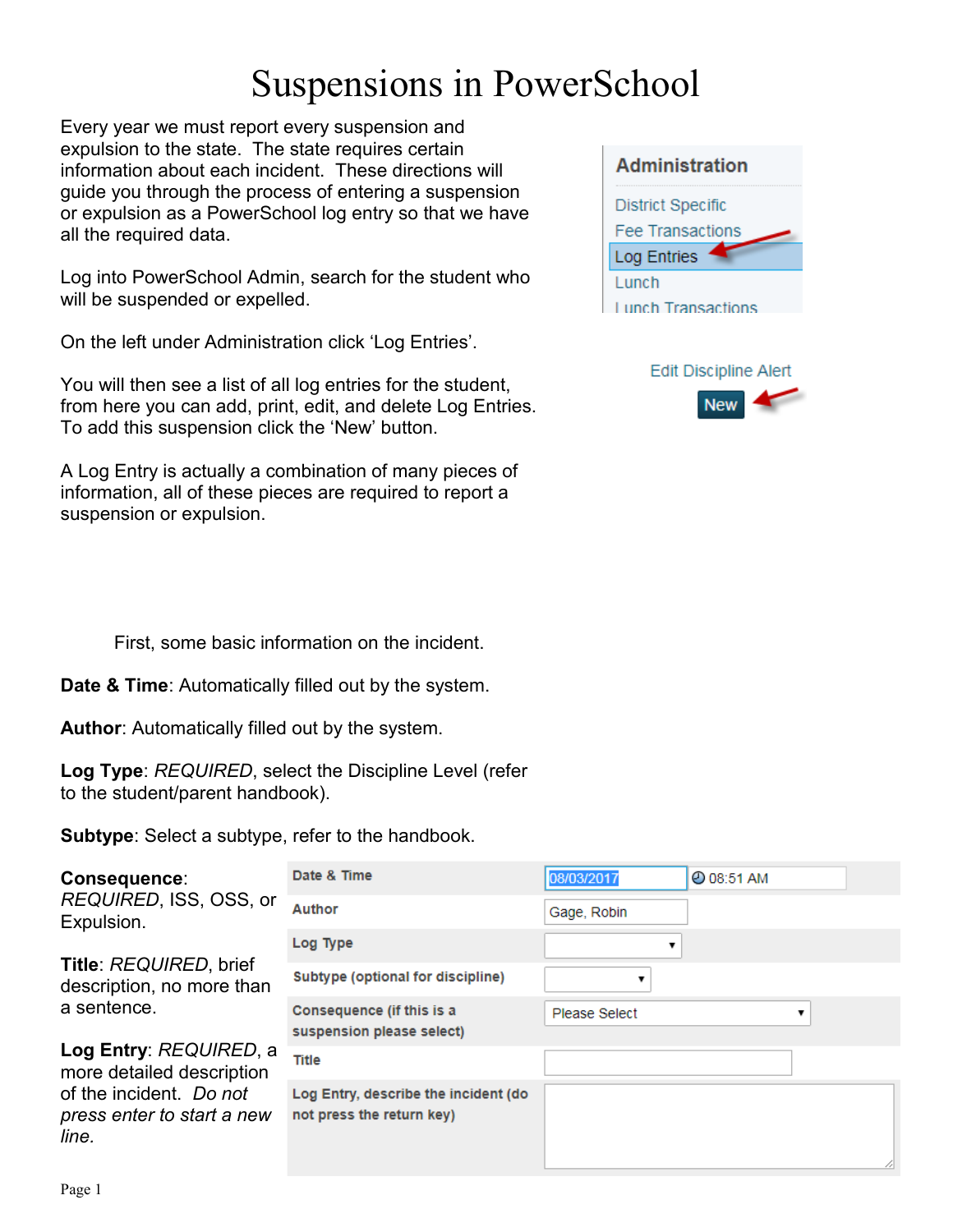Next you must pick the category of the incident, weapon OR non-weapon.

**1. Weapon category**: If appropriate, select from the list. Most suspensions will not be weapon related

#### **2. 'Other' weapon description**: Enter a

description of the weapon if you choose 'Other…'

#### For weapon suspension select a category (if not weapon related skip to #3)

None, no weapons were involved BB Gun/Pellet Gun (Weapon) Bomb (Firearm) Club/Stick (Deadly Weapon) Knife (2.5 inch blade or longer) (Deadly Weapon) Martial Arts Weapons (Deadly Weapon) Paintball Gun (Weapon) Grenade (Firearm) Mine (Firearm) Rocket/Missile (Firearm) Firecrackers (Weapon) Handgun (automatic/semi-auto/revolver) (Firearm) Rifle/Shotgun (Firearm) Other Firearm (enter description below) Other Deadly Weapon (enter description below) Knife (blade less than 2.5 inches long) (Weapon) Other Weapon (not a firearm or deadly weapon) (enter description below)

**3. Non-weapon category**: If appropriate, select from the list. This will be the majority of your suspensions.

**4. 'Other' non-weapon description**: This will be the majority of your suspensions. Enter a description if you chose 'Other…'

Next you will enter information on the length, and dates of the suspension/expulsion.

### **5. Original suspension length**: *REQUIRED*,

enter the number of school days the student was originally suspended for. .5 days minimum.

### **6. Was the type or # days modified?**:

*REQUIRED*, select whether the suspension was changed.

**7. Modified action**: *CONDITIONAL*, if the suspension was changed, enter the modified action, ISS, OSS, or Expulsion.

### **8. Actual suspension length**:

*REQUIRED*, the actual number of days (. minimum) the student was suspended. M be the same as original length.

**9. Suspension action date**: *REQUIRED*, enter the first date of the suspension. **10. Suspension end date**: *REQUIRED*, enter the first date the student can come back to school.

### For ALL non-weapon suspensions select a category Assault

Alcohol Fighting Bullying, Harassment, Intimidation and Cyberbullying Other (enter description below) Tobacco/e-Cigarettes/Vapor Cigarettes **Illicit Drugs** Disruptive Behavior Insubordination/Willful Disobedience Obscenity/Profanity Theft None (don't use unless this is a weapon suspension) Attendance related Vandalism Dangerous Actions/Unsafe Behaviors not otherwise listed

| on  | 5. Original suspension length (# of<br>school days in .5 increments)                           |                                        |
|-----|------------------------------------------------------------------------------------------------|----------------------------------------|
| e   | 6. Was the type or # days for this<br>suspension modified?                                     | Please Select ▼                        |
|     | 7. Modified action (only select if<br>suspension is modified)                                  | Select if days or action is modified ▼ |
| 5   | 8. Actual suspension length (enter #<br>of actual days suspended here, in<br>increments of .5) |                                        |
| lay | 9. Suspension action date (first day<br>of suspension)<br>(MM/DD/YYYY)                         | 08/03/2017                             |
| ,   | 10. Suspension end date (first day<br>back in school)<br>(MM/DD/YYYY)                          |                                        |
|     |                                                                                                |                                        |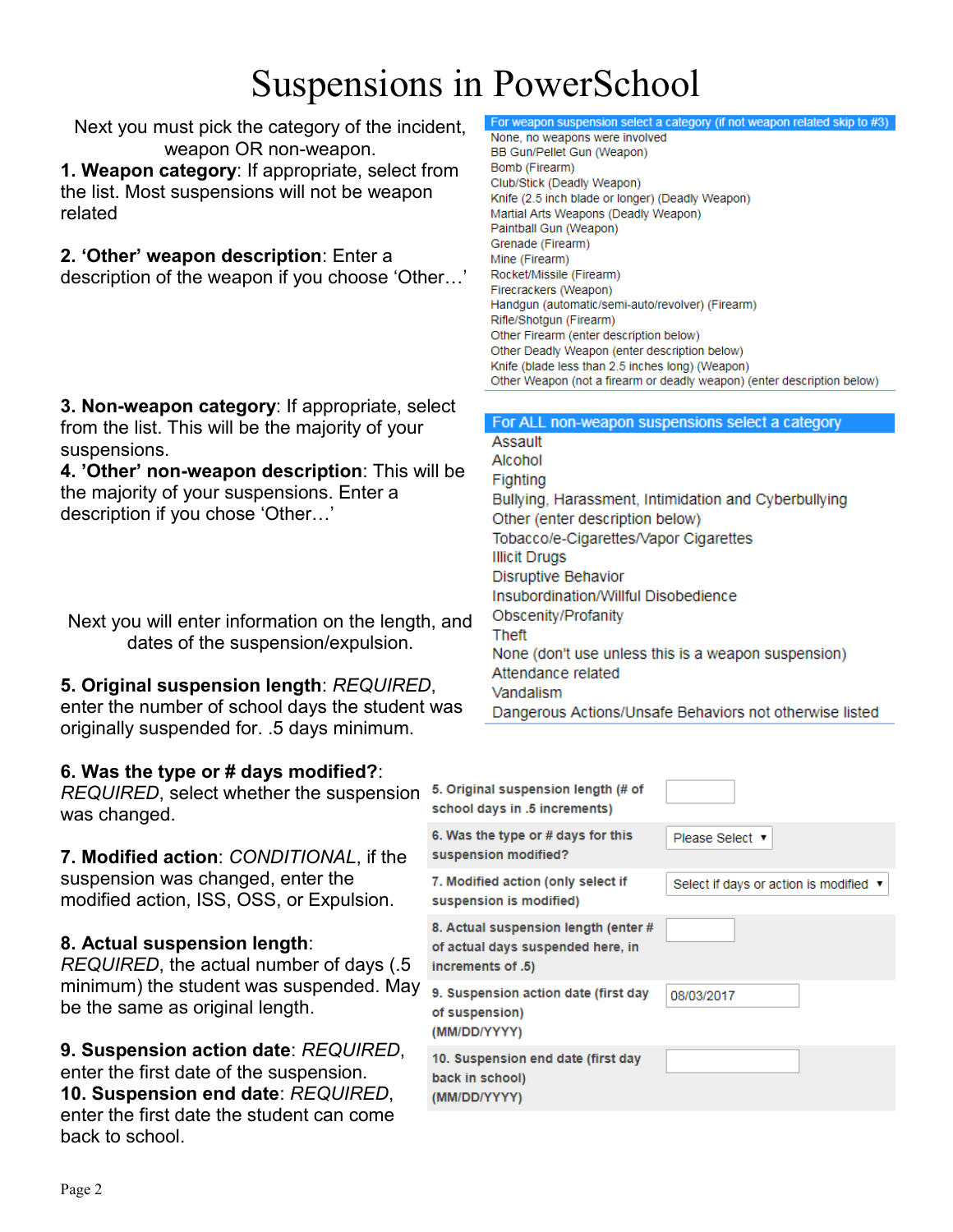Finally, enter some information on other details of the suspension or expulsion.

**11. Number of student victims**: The number of *student* victims who were injured or harmed as a direct result of the incident.

**12. Number of student transfer requests**: The number of *student* victims who requested to be transferred to a new educational setting in direct result of the incident.

**13. Number of transfer requests completed**: The number of student victims who were transferred to a new educational setting in direct result of the transfer request.

**14. Was this incident referred to off-site Law Enforcement personnel?**: State Troopers, VPSO, KPD.

**15. Did one or more students, school personnel, or other persons on the school grounds require professional medical attention?** Examples include stab or bullet wounds, concussions, fractured or broken bones, or cuts requiring stiches. Includes any injury that involves a substantial risk of death; extreme physical pain; etc.

**16. EXPULSION ONLY- Did the student receive Educational Services during the expulsion**: If the student was expelled as a result of the disciplinary action, did they receive educational services during the expulsion?

For students with disabilities only.

**17. Was this student with a disability removed to an appropriate alternate educational setting for not more than 45 days by a Special Education Due Process Hearing Officer?**: Indicate if a student with a disability was removed from his/her current educational placement to an appropriate alternative education setting for not more than 45 days by an impartial Special Education Due Process Hearing Officer.

**18. Was this student with a disability removed to an appropriate interim alternative educational setting for not more than 45 days by school personnel (not a hearing officer and not the IEP team)?**: Indicate if a student with a disability was removed from his/her current educational placement to an appropriate interim alternative educational setting for not more than 45 days by school personnel (not by a hearing officer or the IEP team).

**19. If Yes to any of the last 2 questions, please name the alternative educational setting**: Enter the name of the Interim Alternative Educational Setting that the student was removed to by the IEP team or the hearing officer as a result of this incident.

When you are finished entering the suspension or expulsion click 'Submit' at the bottom of the page to save the Log Entry.

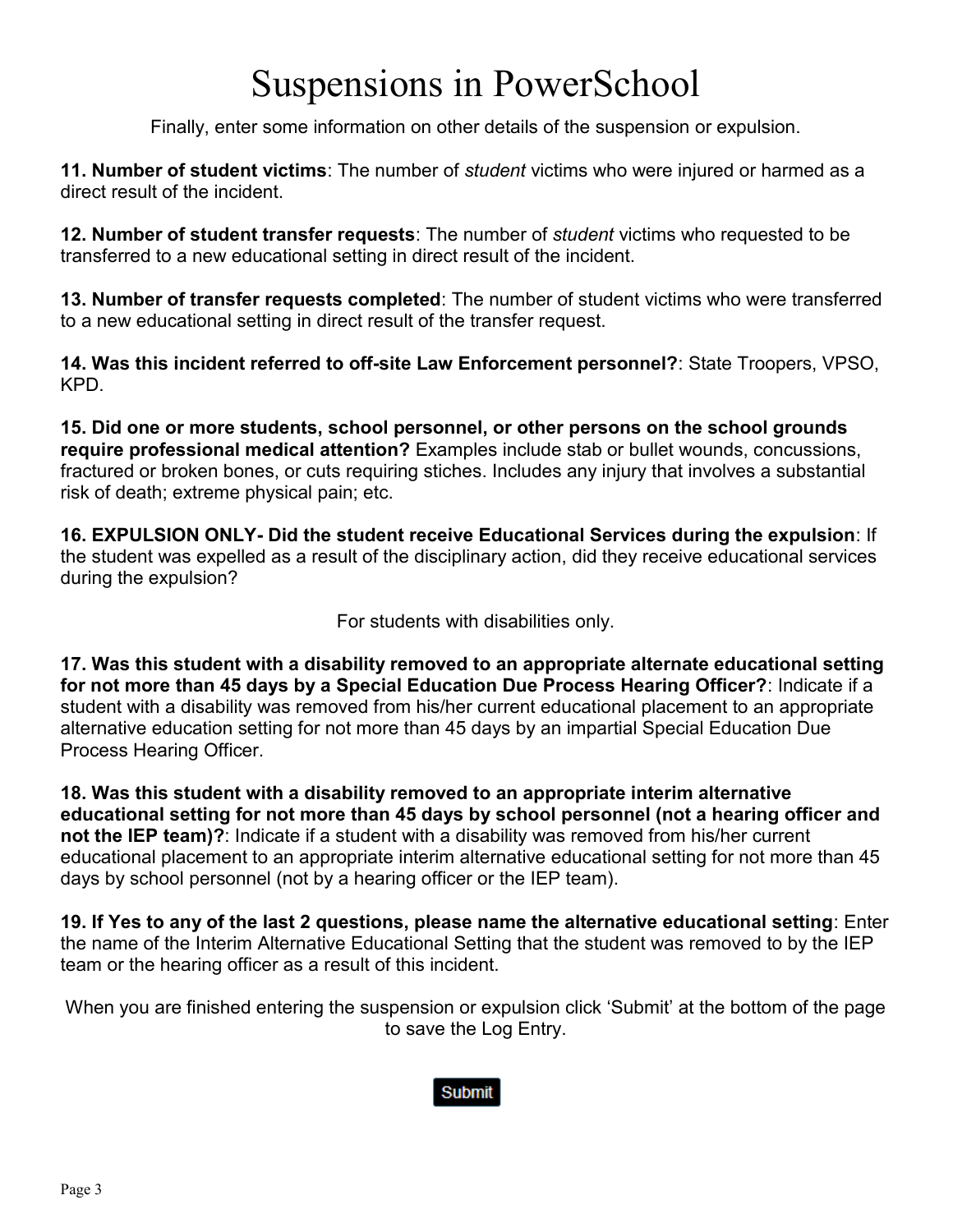Now that the Log Entry has been created you can print two reports.

| <b>Print</b>                                | Date       | <b>Type</b>  | <b>Consequence</b>             |
|---------------------------------------------|------------|--------------|--------------------------------|
| Print<br>(Incident Report)<br>(Due Process) | 08/03/2017 | Discipline 4 | Out of school suspension (OSS) |

#### **Incident Report**:

You MUST print this report, sign it, circle the due process Yes/No and fax it in to Ralph King. Both Ralph and Cheryl review and sign these forms and file them here in the DO.

**Due Process Letter**: Parts of this letter are filled out by hand and have parent/student signatures.

Make 4 copies:

- 1. Fax one with the Incident Report to Ralph
- 2. Student's cumulative file
- 3. Parents
- 4. Student

#### **Due Process Letter June Nelson Elementary Incident Date: 08/03/2017**

**Incident Report - Confidential Document June Nelson Elementary**<br>Incident Date: 08/03/2017 - Fax this form to 442-2651 or email to: rking@nwarctic.org

| Grade: 4th                                                                                                                                                                                      |                                                                                                                                  | Student:                                        |                                                                                                                                                                                                              |                                                                                                                 |
|-------------------------------------------------------------------------------------------------------------------------------------------------------------------------------------------------|----------------------------------------------------------------------------------------------------------------------------------|-------------------------------------------------|--------------------------------------------------------------------------------------------------------------------------------------------------------------------------------------------------------------|-----------------------------------------------------------------------------------------------------------------|
| Gender: Female                                                                                                                                                                                  |                                                                                                                                  | Ethnicity: Multi-Ethnic (two or more races)     |                                                                                                                                                                                                              |                                                                                                                 |
| <b>Infraction/Suspension/Expulsion Details</b>                                                                                                                                                  |                                                                                                                                  |                                                 |                                                                                                                                                                                                              |                                                                                                                 |
| Weapon Type:                                                                                                                                                                                    |                                                                                                                                  | Original Action Taken: Out of school suspension |                                                                                                                                                                                                              |                                                                                                                 |
| Other Weapon Description:                                                                                                                                                                       |                                                                                                                                  |                                                 | Original Length: 10                                                                                                                                                                                          |                                                                                                                 |
| Non-Weapon Type: Vandalism                                                                                                                                                                      |                                                                                                                                  |                                                 | <b>Suspension Modified?:</b>                                                                                                                                                                                 |                                                                                                                 |
| Other Non-Weapon Description:                                                                                                                                                                   |                                                                                                                                  |                                                 | <b>Modified Action:</b>                                                                                                                                                                                      |                                                                                                                 |
|                                                                                                                                                                                                 |                                                                                                                                  |                                                 |                                                                                                                                                                                                              | Actual Length: 10                                                                                               |
| <b>Comments:</b>                                                                                                                                                                                |                                                                                                                                  |                                                 |                                                                                                                                                                                                              |                                                                                                                 |
| Victims, Transfers, Referrals                                                                                                                                                                   |                                                                                                                                  |                                                 |                                                                                                                                                                                                              |                                                                                                                 |
| Number of Victims:                                                                                                                                                                              | Was this incident referred to off-site Law Enforcement personnel? No                                                             |                                                 |                                                                                                                                                                                                              |                                                                                                                 |
| <b>Transfer Requests: 0</b>                                                                                                                                                                     | Did one or more students, school personnel, or other persons on the school grounds<br>require professional medical attention? No |                                                 |                                                                                                                                                                                                              |                                                                                                                 |
| <b>Transfer Requests</b><br>Completed: 0                                                                                                                                                        | EXPULSION ONLY: Did the student receive Educational Services during the<br>expulsion? 0                                          |                                                 |                                                                                                                                                                                                              |                                                                                                                 |
| <b>Students with Disabilities Removals</b>                                                                                                                                                      |                                                                                                                                  |                                                 |                                                                                                                                                                                                              |                                                                                                                 |
| Was this student with a disability removed to an<br>appropriate alternate educational setting for not<br>more than 45 days by an impartial Special<br>Education Due Process Hearing Officer? No |                                                                                                                                  |                                                 | Was this student with a disability removed to an<br>appropriate interim alternative educational setting for<br>not more than 45 days by school personnel (not a<br>hearing officer and not the IEP team)? No |                                                                                                                 |
|                                                                                                                                                                                                 |                                                                                                                                  |                                                 |                                                                                                                                                                                                              | If Yes to any of the last 2 questions, please enter the<br>name of the Interim Alternative Educational Setting: |
| Principal Signature:                                                                                                                                                                            |                                                                                                                                  |                                                 |                                                                                                                                                                                                              |                                                                                                                 |

Was due process followed? Yes No

English Language Proficient? **X - No** Disability? 00 - No<br>State ID: Birth Date:

Dir of Special Programs:

2017

Grade: 4th Student: Home Phone: Gender: Female | Ethnicity: Multi-Ethnic (two or more races)

A suspension from school is a suspension from all NWARSD activities. A student who is subject to Out of School Suspension (OSS) shall also be prohibited from school grounds during the suspension. Suspension from any and all school functions is effective per date of notice. Suspension also disqualifies the student from participating in travel away from the school for the week.

has been suspended (Out of School Suspension) from June Nelson Elementary for a period of 10 days. This suspension will commence on 08/03/2017

will be allowed to return to her regular school schedule on 08/17/2017.

The student is suspended for the following cause: Continued willful disobedience or open and persistent defiance of reasonable school authority.<br>Behavior that is in some way harmful to the welfare, safety, or morals or others. \_<br>Conviction of a felony, which the Board of Education determines, will cause the attendance of the child to be in some way harmful to the welfare or education of others. Other:

**Incident Comments:** 

For a suspension of less than 10 days a student has a right to an informal conference at which she/he will be informed of the charge against her/him and given the opportunity to present her/his side of the story.

| Mother: The Father: The Father: The Guardian:                                                                           |
|-------------------------------------------------------------------------------------------------------------------------|
|                                                                                                                         |
| Form of contact: telephone, in person, other: __________________________________                                        |
|                                                                                                                         |
|                                                                                                                         |
|                                                                                                                         |
| CC: Parent/Guardian, Student, Student's Cumulative File, Suspension Officer (Fax 442-2651 Email:<br>rking@nwarctic.org) |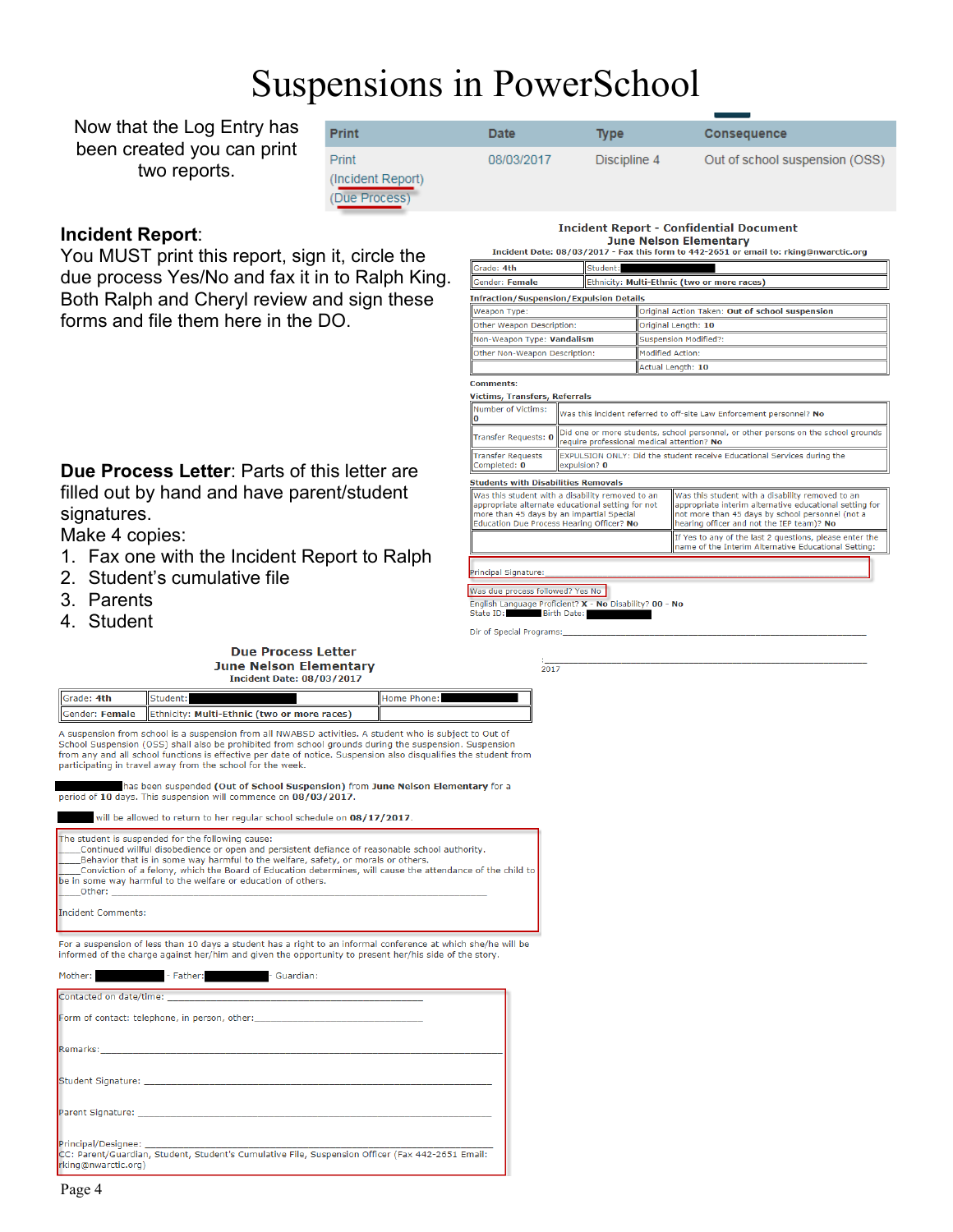### **Definitions**

| <b>Term</b>                 | <b>Definition</b>                                                                                                                                              |
|-----------------------------|----------------------------------------------------------------------------------------------------------------------------------------------------------------|
| <b>Alcohol Offense</b>      | The use or possession of alcohol on the school grounds. This includes incidents<br>where the student was under the influence of alcohol on the school grounds. |
| Assault                     | Assault: A person commits the crime of assault if:                                                                                                             |
|                             | 1) A person recklessly causes serious physical injury or places another in fear of                                                                             |
|                             | imminent serious physical injury by means of a dangerous instrument;                                                                                           |
|                             | 2) with intent to cause serious physical injury to another, the person causes                                                                                  |
|                             | serious physical injury to any person;                                                                                                                         |
|                             | 3) the person knowingly engages in conduct that results in serious physical injury                                                                             |
|                             | to another;                                                                                                                                                    |
|                             | 4) a person recklessly causes serious physical injury to another by repeated                                                                                   |
|                             | assaults with or without the use of a dangerous instrument, even if each assault                                                                               |
|                             | Individually does not cause serious physical injury;                                                                                                           |
|                             | 5) while being 18 years of age or older, knowingly causes physical injury to a                                                                                 |
|                             | child under 16 years of age and the injury reasonably requires medical treatment;                                                                              |
|                             | 6) with the intent to place another in fear of death or serious physical injury to the                                                                         |
|                             | person or the person's family member makes repeated threats to cause death or                                                                                  |
|                             | serious physical injury to another person.                                                                                                                     |
| Deadly Weapon               | A weapon, device, instrument, material, or substance, animate or inanimate, that                                                                               |
|                             | is used for, or is readily capable of causing death or serious bodily injury, except                                                                           |
|                             | that such a term does NOT include a pocket knife with a blade of less than 2 1/2                                                                               |
|                             | inches in length. (18 USC Section 930(g)(2))                                                                                                                   |
| <b>Disciplinary Removal</b> | Any instance in which a child is removed from his/her educational placement for                                                                                |
|                             | disciplinary purposes, including in-school suspension, out-of-school suspension,                                                                               |
|                             | expulsion, removal by school personnel to an interim alternative educational                                                                                   |
|                             | setting for drug or weapon offenses or serious bodily injury, and removal by                                                                                   |
|                             | hearing officer for likely injury to self or others.                                                                                                           |
| Drug Offense                | The use (or being under the influence), possession, sale, or solicitation of drugs                                                                             |
|                             | as identified in 21 U.S.C. Section 812(c). This will include marijuana, hashish, or                                                                            |
|                             | other cannabinoids, steroids, all prescription drugs for which the student does not                                                                            |
|                             | have a prescription and inappropriate use of nonprescription drugs and other                                                                                   |
|                             | substances). These offenses do not include the use, possession, sale, or                                                                                       |
|                             | solicitation of alcohol or tobacco.                                                                                                                            |
| Expulsion                   | An action taken by the local educational agency (LEA) removing a child from                                                                                    |
|                             | his/her regular school for disciplinary purposes for the remainder of the school                                                                               |
|                             | year or longer in accordance with LEA policy. This includes removals<br>resulting from violations of the Gun-Free Schools Act that are modified to             |
|                             | less than 365 days.                                                                                                                                            |
| Expulsion Related to a      | Expulsion shall be for a period of not less than one calendar year.                                                                                            |
| Firearm                     |                                                                                                                                                                |
| Fighting                    | Mutual participation in an incident involving physical violence where there is no                                                                              |
|                             | major injury.                                                                                                                                                  |
| Firearm                     | Any weapon that is designed to (or may readily be converted to) expel a projectile                                                                             |
|                             | by the action of an explosive. This includes guns, bombs, grenades, mines,                                                                                     |
|                             | rockets, missiles, pipe bombs, or similar devices designed to explode and                                                                                      |
|                             | capable of causing serious physical injury or death. (Title 18 USC §921)                                                                                       |
| Harassment,                 | Intentional written, oral, or physical act, when the act is undertaken with the intent                                                                         |
| Intimidation, or Bullying   | of threatening, intimidating, harassing, or frightening the student, and physically<br>harms the student or damages the student's property; has the effect of  |
|                             | substantially interfering with the student's education; is so severe, persistent, or                                                                           |
|                             | pervasive that it creates an intimidating or threatening educational environment;                                                                              |
|                             | or has the effect of substantially disrupting the orderly operation of the school.                                                                             |
|                             | (comes from AK statutes)                                                                                                                                       |
|                             |                                                                                                                                                                |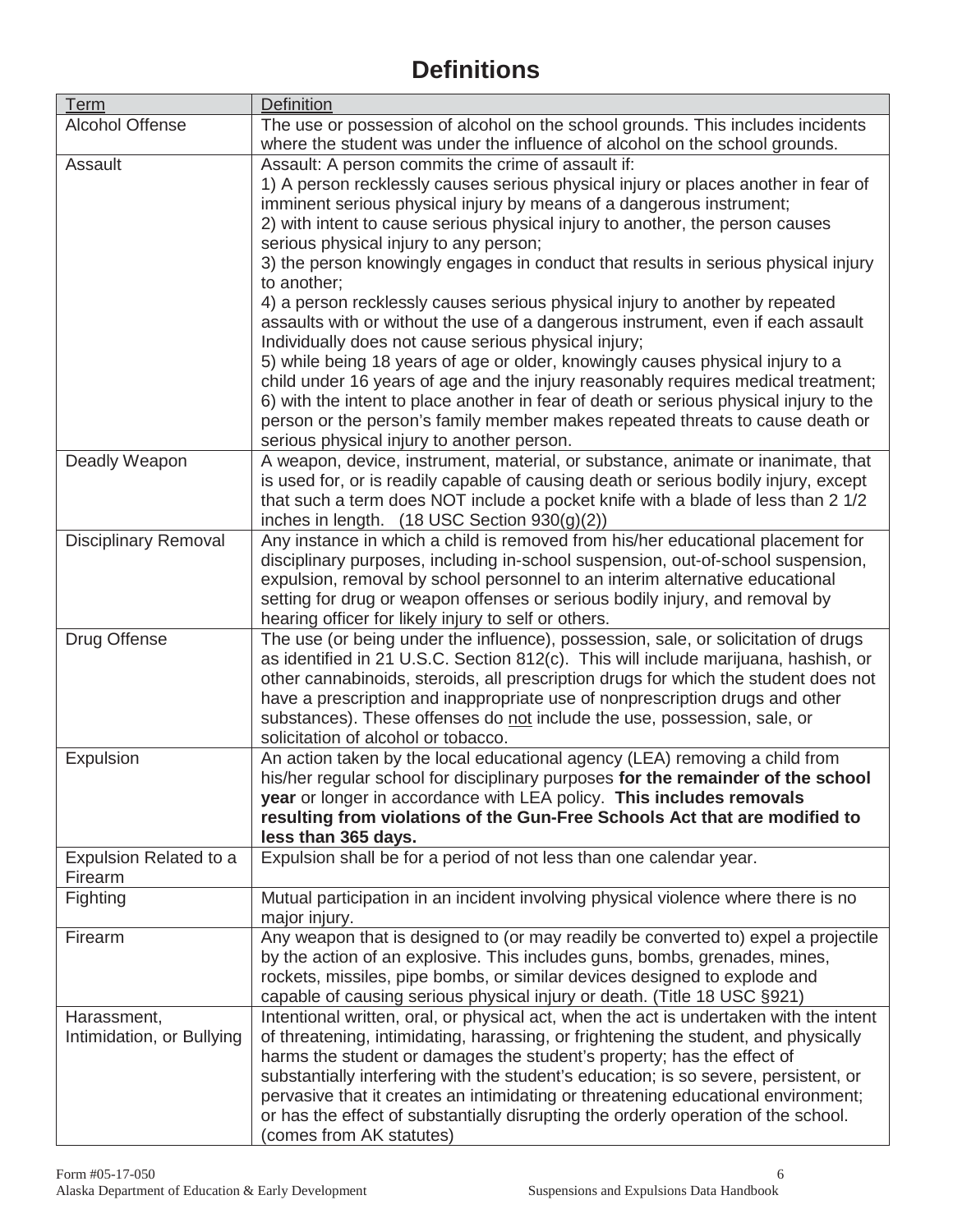| Term                        | Definition                                                                                                                                              |  |  |
|-----------------------------|---------------------------------------------------------------------------------------------------------------------------------------------------------|--|--|
| <b>Hearing officer</b>      | A Special Education Due Process Hearing Officer is one who meets the                                                                                    |  |  |
|                             | definition in 4 AAC 52.560.                                                                                                                             |  |  |
|                             |                                                                                                                                                         |  |  |
|                             | <b>Impartial hearing officer (4 AAC 52.560)</b>                                                                                                         |  |  |
|                             | (a) A hearing officer                                                                                                                                   |  |  |
|                             | (1) may not have a personal or professional interest that an independent                                                                                |  |  |
|                             | third party could reasonably expect would conflict with the officer's                                                                                   |  |  |
|                             | objectivity in a hearing;                                                                                                                               |  |  |
|                             | (2) may not, during the course of the 12 months immediately preceding                                                                                   |  |  |
|                             | appointment, have been employed by                                                                                                                      |  |  |
|                             | (A) a district that is involved in the education or care of children                                                                                    |  |  |
|                             | with disabilities;                                                                                                                                      |  |  |
|                             | (B) a parent of a child as a representative or consultant in a due                                                                                      |  |  |
|                             | process hearing under this section or a complaint process under 4                                                                                       |  |  |
|                             | AAC 52.500;                                                                                                                                             |  |  |
|                             | (3) must have participated in a training program for hearing officers                                                                                   |  |  |
|                             | developed by the department and conducted by the department or the                                                                                      |  |  |
|                             | district;                                                                                                                                               |  |  |
|                             | (4) must be at least 21 years of age;                                                                                                                   |  |  |
|                             | (5) must possess knowledge of, and the ability to understand                                                                                            |  |  |
|                             | (A) AS 14.30.180 - 14.30.350, this chapter, 20 U.S.C. 1400 - 1482                                                                                       |  |  |
|                             | (Individuals with Disabilities Education Act), or a regulation                                                                                          |  |  |
|                             | adopted under 20 U.S.C. 1400 - 1482; and                                                                                                                |  |  |
|                             | (B) legal decisions and interpretations of special education laws;                                                                                      |  |  |
|                             | (6) must be able to conduct hearings in accordance with appropriate                                                                                     |  |  |
|                             | standard legal practice; and                                                                                                                            |  |  |
|                             | (7) must possess the knowledge and ability to issue and write decisions in                                                                              |  |  |
|                             | accordance with appropriate standard legal practice.                                                                                                    |  |  |
| In-School Suspension        | Instances in which a child is temporarily removed from his/her regular                                                                                  |  |  |
|                             | classroom(s) for disciplinary purposes but remains under the direct supervision of                                                                      |  |  |
|                             | school personnel. Direct supervision means school personnel are physically in                                                                           |  |  |
|                             | the same location as students under their supervision.                                                                                                  |  |  |
| Interim Alternative         | An appropriate setting determined by the child's IEP team or a hearing officer in                                                                       |  |  |
| <b>Educational Setting</b>  | which the child is placed for no more than 45 school days. This setting enables                                                                         |  |  |
|                             | the child to continue to receive educational services and participate in the general                                                                    |  |  |
|                             | education curriculum (although in another setting) and to progress toward                                                                               |  |  |
|                             | meeting the goals set out in the IEP. As appropriate, the setting includes a                                                                            |  |  |
|                             | functional behavioral assessment and behavioral intervention services and                                                                               |  |  |
|                             | modifications to address the behavior violation so that it does not recur.                                                                              |  |  |
| Out-of-School<br>Suspension | Instances in which a child is temporarily removed from his/her regular school for                                                                       |  |  |
|                             | disciplinary purposes to another setting (e.g., home, behavior center). For                                                                             |  |  |
|                             | students with disabilities, this includes both removals in which no IEP services                                                                        |  |  |
|                             | are provided because the removal is 10 days or less as well as removals in which                                                                        |  |  |
| Physical Injury             | the child continues to receive services according to his/her IEP.                                                                                       |  |  |
|                             | Incidents with injury include those in which one or more students, school<br>personnel, or other persons on school grounds require professional medical |  |  |
|                             | attention. Examples include stab or bullet wounds, concussions, fractured or                                                                            |  |  |
|                             |                                                                                                                                                         |  |  |
|                             | broken bones, or cuts requiring stitches.                                                                                                               |  |  |
|                             | Also defined as a bodily injury that involves a substantial risk of death; extreme                                                                      |  |  |
|                             | physical pain; protracted and obvious disfigurement; or protracted loss or                                                                              |  |  |
|                             | impairment of the function of a bodily member, organ or faculty. (18 USC Section                                                                        |  |  |
|                             | 1365(h)(3)                                                                                                                                              |  |  |